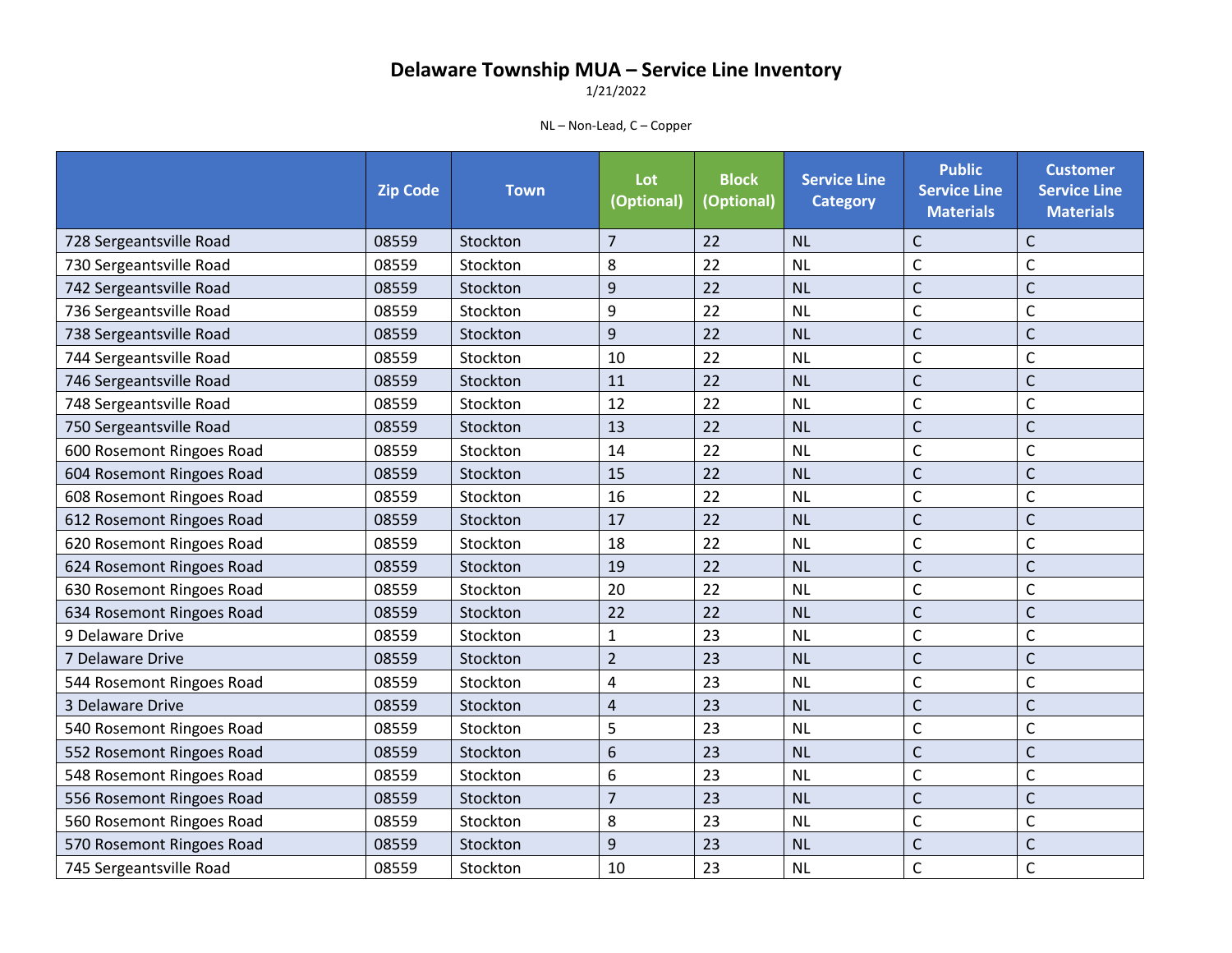1/21/2022

| 739 Sergeantsville Road   | 08559 | Stockton | 11             | 23 | NL        | $\mathsf{C}$ | $\mathsf C$  |
|---------------------------|-------|----------|----------------|----|-----------|--------------|--------------|
| 735 Sergeantsville Road   | 08559 | Stockton | 12             | 23 | <b>NL</b> | $\mathsf{C}$ | $\mathsf C$  |
| 731 Sergeantsville Road   | 08559 | Stockton | 12             | 23 | <b>NL</b> | $\mathsf{C}$ | $\mathsf{C}$ |
| 528 Rosemont Ringoes Road | 08559 | Stockton | 4              | 24 | <b>NL</b> | $\mathsf{C}$ | $\mathsf C$  |
| 500 Rosemont Ringoes Road | 08559 | Stockton | 5              | 24 | <b>NL</b> | $\mathsf{C}$ | $\mathsf{C}$ |
| 506 Rosemont Ringoes Road | 08559 | Stockton | 6              | 24 | NL        | $\mathsf{C}$ | $\mathsf{C}$ |
| 510 Rosemont Ringoes Road | 08559 | Stockton | $\overline{7}$ | 24 | <b>NL</b> | $\mathsf{C}$ | $\mathsf C$  |
| 514 Rosemont Ringoes Road | 08559 | Stockton | 8              | 24 | <b>NL</b> | $\mathsf{C}$ | $\mathsf{C}$ |
| 518 Rosemont Ringoes Road | 08559 | Stockton | 9              | 24 | <b>NL</b> | $\mathsf{C}$ | $\mathsf{C}$ |
| 522 Rosemont Ringoes Road | 08559 | Stockton | 10             | 24 | <b>NL</b> | $\mathsf{C}$ | $\mathsf C$  |
| 532 Rosemont Ringoes Road | 08559 | Stockton | 11             | 24 | NL        | $\mathsf{C}$ | $\mathsf C$  |
| 2 Delaware Drive          | 08559 | Stockton | 13             | 24 | <b>NL</b> | $\mathsf{C}$ | $\mathsf{C}$ |
| 4 Delaware Drive          | 08559 | Stockton | 14             | 24 | <b>NL</b> | $\mathsf{C}$ | $\mathsf C$  |
| 6 Delaware Drive          | 08559 | Stockton | 15             | 24 | <b>NL</b> | $\mathsf{C}$ | $\mathsf C$  |
| 8 Delaware Drive          | 08559 | Stockton | 16             | 24 | <b>NL</b> | $\mathsf{C}$ | $\mathsf{C}$ |
| 10 Delaware Drive         | 08559 | Stockton | 17             | 24 | <b>NL</b> | $\mathsf{C}$ | $\mathsf{C}$ |
| 14 Delaware Drive         | 08559 | Stockton | 19             | 24 | <b>NL</b> | $\mathsf{C}$ | $\mathsf{C}$ |
| 725 Sergeantsville Road   | 08559 | Stockton | 20             | 24 | <b>NL</b> | $\mathsf{C}$ | $\mathsf{C}$ |
| 1 Higgins Farm Road       | 08559 | Stockton | 23             | 24 | <b>NL</b> | $\mathsf{C}$ | $\mathsf C$  |
| 3 Higgins Farm Road       | 08559 | Stockton | 24             | 24 | <b>NL</b> | $\mathsf{C}$ | $\mathsf{C}$ |
| 5 Higgins Farm Road       | 08559 | Stockton | 25             | 24 | <b>NL</b> | $\mathsf{C}$ | $\mathsf{C}$ |
| 7 Higgins Farm Road       | 08559 | Stockton | 26             | 24 | <b>NL</b> | $\mathsf{C}$ | $\mathsf C$  |
| 9 Higgins Farm Road       | 08559 | Stockton | 27             | 24 | <b>NL</b> | $\mathsf{C}$ | $\mathsf C$  |
| 15 Higgins Farm Road      | 08559 | Stockton | 28             | 24 | <b>NL</b> | $\mathsf{C}$ | $\mathsf C$  |
| 17 Higgins Farm Road      | 08559 | Stockton | 29             | 24 | <b>NL</b> | $\mathsf{C}$ | $\mathsf{C}$ |
| 19 Higgins Farm Road      | 08559 | Stockton | 30             | 24 | <b>NL</b> | $\mathsf{C}$ | $\mathsf C$  |
| 21 Higgins Farm Road      | 08559 | Stockton | 31             | 24 | <b>NL</b> | $\mathsf{C}$ | $\mathsf C$  |
| 23 Higgins Farm Road      | 08559 | Stockton | 32             | 24 | <b>NL</b> | $\mathsf{C}$ | $\mathsf{C}$ |
| 25 Higgins Farm Road      | 08559 | Stockton | 33             | 24 | NL        | $\mathsf{C}$ | $\mathsf C$  |
| 27 Higgins Farm Road      | 08559 | Stockton | 34             | 24 | <b>NL</b> | $\mathsf{C}$ | $\mathsf{C}$ |
| 29 Higgins Farm Road      | 08559 | Stockton | 35             | 24 | <b>NL</b> | $\mathsf{C}$ | $\mathsf C$  |
| 13 Higgins Farm Road      | 08559 | Stockton | 36             | 24 | <b>NL</b> | $\mathsf C$  | $\mathsf C$  |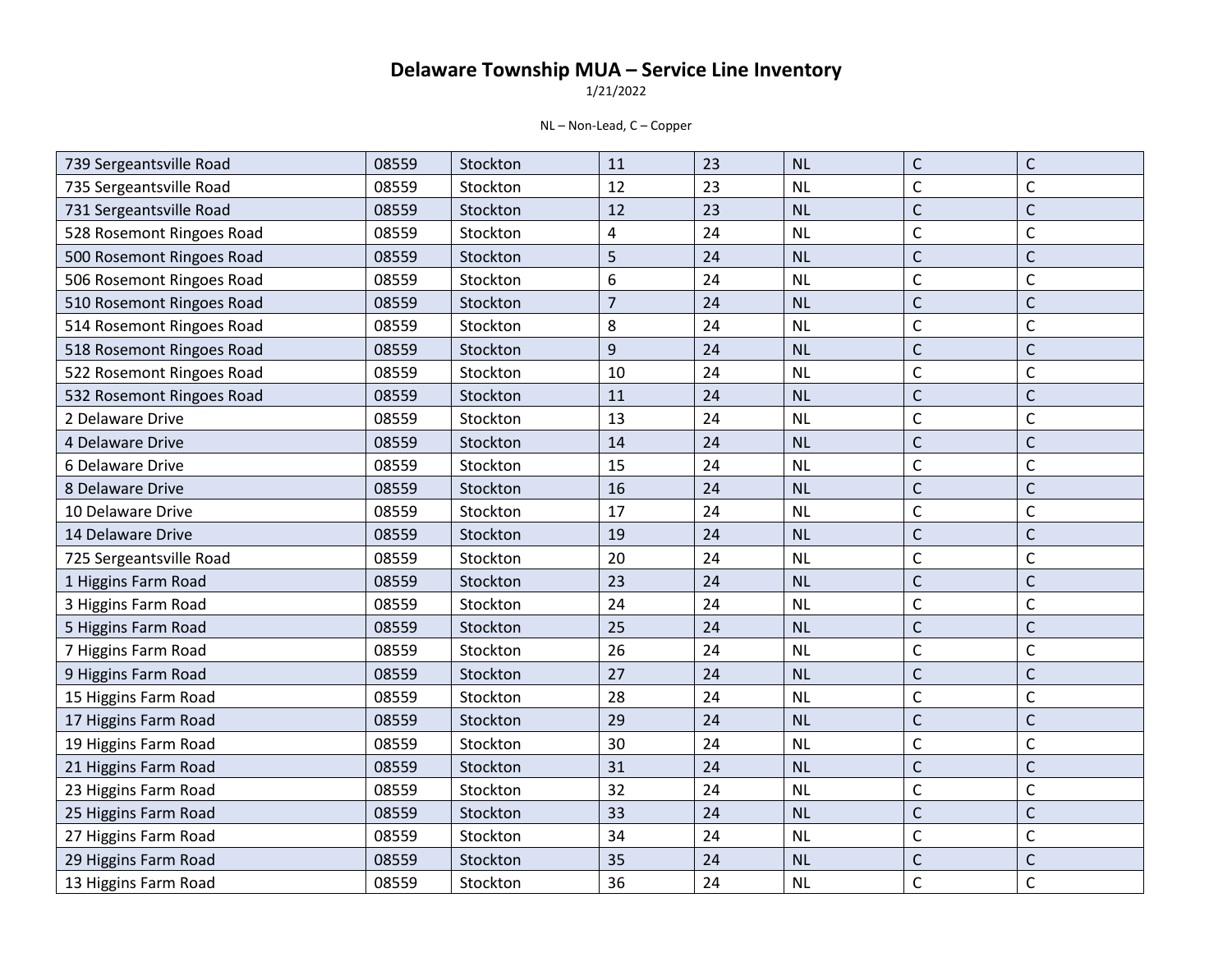1/21/2022

| 2 Higgins Farm Road       | 08559 | Stockton | $\overline{2}$ | 24 | <b>NL</b> | $\mathsf{C}$ | $\mathsf C$  |
|---------------------------|-------|----------|----------------|----|-----------|--------------|--------------|
| 4 Higgins Farm Road       | 08559 | Stockton | 3              | 24 | <b>NL</b> | $\mathsf{C}$ | $\mathsf C$  |
| 6 Higgins Farm Road       | 08559 | Stockton | $\sqrt{4}$     | 24 | <b>NL</b> | $\mathsf{C}$ | $\mathsf{C}$ |
| 8 Higgins Farm Road       | 08559 | Stockton | 5              | 24 | <b>NL</b> | $\mathsf{C}$ | $\mathsf C$  |
| 10 Higgins Farm Road      | 08559 | Stockton | 6              | 24 | <b>NL</b> | $\mathsf{C}$ | $\mathsf C$  |
| 12 Higgins Farm Road      | 08559 | Stockton | $\overline{7}$ | 24 | <b>NL</b> | $\mathsf{C}$ | $\mathsf{C}$ |
| 14 Higgins Farm Road      | 08559 | Stockton | 8              | 24 | <b>NL</b> | $\mathsf{C}$ | $\mathsf C$  |
| 16 Higgins Farm Road      | 08559 | Stockton | 9              | 24 | <b>NL</b> | C            | $\mathsf{C}$ |
| 18 Higgins Farm Road      | 08559 | Stockton | 10             | 24 | <b>NL</b> | $\mathsf{C}$ | $\mathsf{C}$ |
| 20 Higgins Farm Road      | 08559 | Stockton | 11             | 24 | <b>NL</b> | $\mathsf{C}$ | $\mathsf C$  |
| 601 Rosemont Ringoes Road | 08559 | Stockton | $\mathbf{1}$   | 34 | <b>NL</b> | C            | $\mathsf{C}$ |
| 754 Sergeantsville Road   | 08559 | Stockton | $\overline{2}$ | 34 | <b>NL</b> | $\mathsf{C}$ | $\mathsf{C}$ |
| 756 Sergeantsville Road   | 08559 | Stockton | 3              | 34 | <b>NL</b> | $\mathsf{C}$ | $\mathsf C$  |
| 758 Sergeantsville Road   | 08559 | Stockton | 4              | 34 | <b>NL</b> | C            | $\mathsf{C}$ |
| 760 Sergeantsville Road   | 08559 | Stockton | 5              | 34 | <b>NL</b> | $\mathsf{C}$ | $\mathsf{C}$ |
| 762 Sergeantsville Road   | 08559 | Stockton | 6              | 34 | <b>NL</b> | $\mathsf{C}$ | $\mathsf C$  |
| 764 Sergeantsville Road   | 08559 | Stockton | 6              | 34 | <b>NL</b> | C            | $\mathsf C$  |
| 766 Sergeantsville Road   | 08559 | Stockton | $\overline{7}$ | 34 | <b>NL</b> | $\mathsf{C}$ | $\mathsf{C}$ |
| 629 Rosemont Ringoes Road | 08559 | Stockton | 8              | 34 | <b>NL</b> | $\mathsf{C}$ | $\mathsf{C}$ |
| 788 Sergeantsville Road   | 08559 | Stockton | 9              | 34 | <b>NL</b> | C            | $\mathsf{C}$ |
| 782 Sergeantsville Road   | 08559 | Stockton | 24             | 34 | <b>NL</b> | $\mathsf{C}$ | $\mathsf{C}$ |
| 633 Rosemont Ringoes Road | 08559 | Stockton | 26             | 34 | <b>NL</b> | $\mathsf{C}$ | $\mathsf{C}$ |
| 625 Rosemont Ringoes Road | 08559 | Stockton | 27             | 34 | <b>NL</b> | $\mathsf{C}$ | $\mathsf C$  |
| 623 Rosemont Ringoes Road | 08559 | Stockton | 28             | 34 | <b>NL</b> | $\mathsf{C}$ | $\mathsf C$  |
| 611 Rosemont Ringoes Road | 08559 | Stockton | 30             | 34 | <b>NL</b> | $\mathsf{C}$ | $\mathsf{C}$ |
| 637 Rosemont Ringoes Road | 08559 | Stockton | 31             | 34 | <b>NL</b> | C            | $\mathsf C$  |
| 635 Rosemont Ringoes Road | 08559 | Stockton | 31             | 34 | <b>NL</b> | $\mathsf{C}$ | $\mathsf C$  |
| 553 Rosemont Ringoes Road | 08559 | Stockton | $\mathbf{1}$   | 36 | <b>NL</b> | $\mathsf{C}$ | $\mathsf C$  |
| 4 Rittenhouse Road        | 08559 | Stockton | $\overline{2}$ | 36 | <b>NL</b> | $\mathsf{C}$ | $\mathsf C$  |
| 6 Rittenhouse Road        | 08559 | Stockton | 3              | 36 | <b>NL</b> | $\mathsf{C}$ | $\mathsf C$  |
| 8 Rittenhouse Road        | 08559 | Stockton | $\sqrt{4}$     | 36 | <b>NL</b> | C            | $\mathsf C$  |
| 10 Rittenhouse Road       | 08559 | Stockton | 5              | 36 | <b>NL</b> | C            | $\mathsf C$  |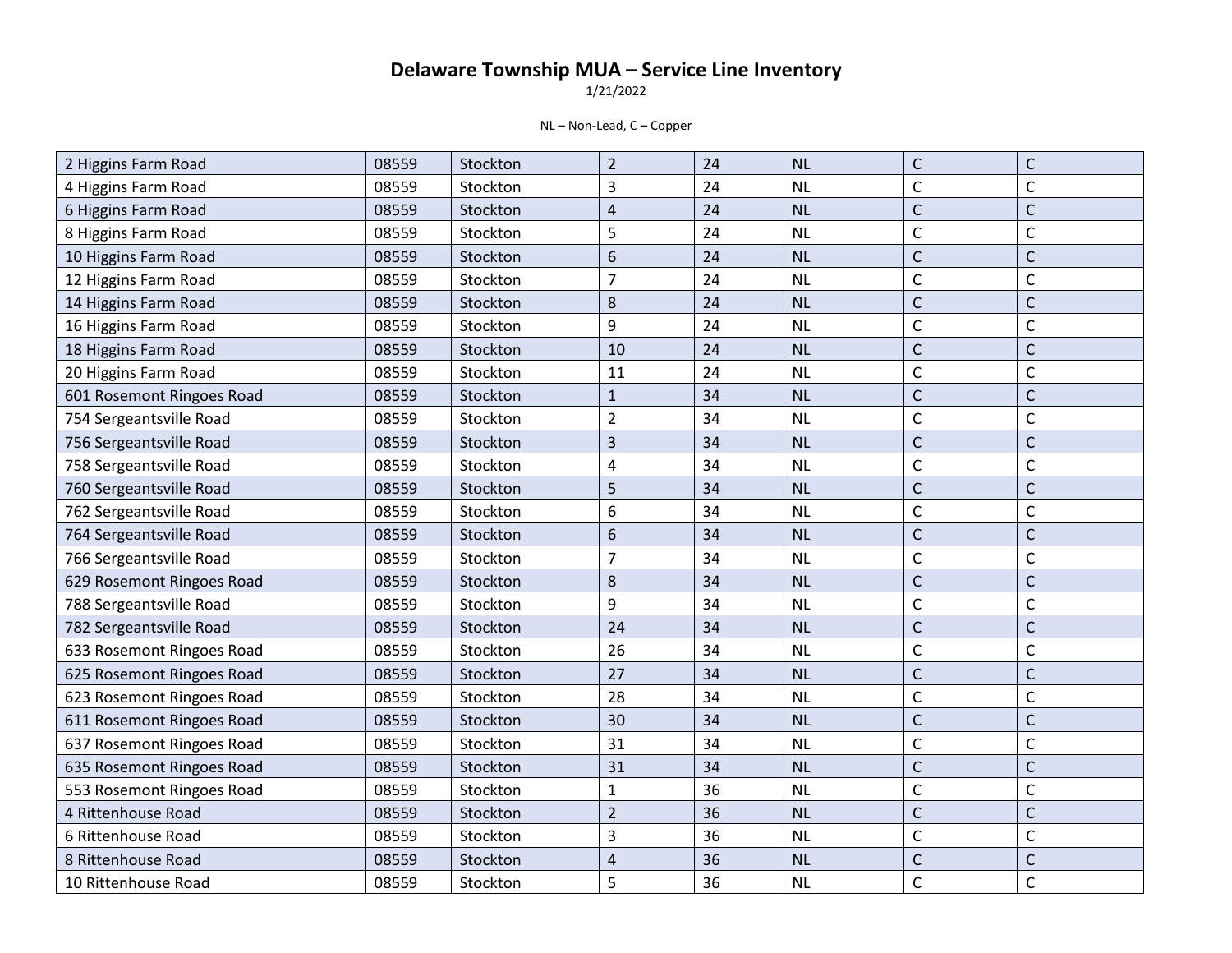1/21/2022

| 24 Rittenhouse Road       | 08559 | Stockton | $\overline{7}$ | 36 | NL        | $\mathsf{C}$ | $\mathsf C$  |
|---------------------------|-------|----------|----------------|----|-----------|--------------|--------------|
| 22 Rittenhouse Road       | 08559 | Stockton | $\overline{7}$ | 36 | NL        | $\mathsf C$  | $\mathsf{C}$ |
| 16 Rittenhouse Road       | 08559 | Stockton | 8              | 36 | <b>NL</b> | $\mathsf{C}$ | $\mathsf{C}$ |
| 559 Rosemont Ringoes Road | 08559 | Stockton | 14             | 36 | <b>NL</b> | $\mathsf C$  | $\mathsf{C}$ |
| 18 Rittenhouse Road       | 08559 | Stockton | 14             | 36 | <b>NL</b> | $\mathsf{C}$ | $\mathsf{C}$ |
| 3 Bird Lane               | 08559 | Stockton | 14             | 36 | <b>NL</b> | $\mathsf{C}$ | $\mathsf{C}$ |
| 5 Bird Lane               | 08559 | Stockton | 14             | 36 | NL        | $\mathsf{C}$ | $\mathsf{C}$ |
| 7 Bird Lane               | 08559 | Stockton | 14             | 36 | <b>NL</b> | C            | $\mathsf{C}$ |
| 9 Bird Lane               | 08559 | Stockton | 14             | 36 | NL        | $\mathsf{C}$ | $\mathsf{C}$ |
| 11 Bird Lane              | 08559 | Stockton | 14             | 36 | <b>NL</b> | $\mathsf{C}$ | $\mathsf{C}$ |
| 10 Bird Lane              | 08559 | Stockton | 14             | 36 | <b>NL</b> | $\mathsf{C}$ | $\mathsf{C}$ |
| 14 Rittenhouse Road       | 08559 | Stockton | 14             | 36 | <b>NL</b> | $\mathsf{C}$ | $\mathsf{C}$ |
| 20 Rittenhouse Road       | 08559 | Stockton | 14             | 36 | <b>NL</b> | $\mathsf{C}$ | $\mathsf{C}$ |
| 26 Rittenhouse Road       | 08559 | Stockton | 14             | 36 | NL        | C            | $\mathsf{C}$ |
| 8 Bird Lane               | 08559 | Stockton | 14             | 36 | <b>NL</b> | $\mathsf{C}$ | $\mathsf{C}$ |
| 6 Bird Lane               | 08559 | Stockton | 14             | 36 | <b>NL</b> | $\mathsf C$  | $\mathsf{C}$ |
| 4 Bird Lane               | 08559 | Stockton | 14             | 36 | NL        | $\mathsf C$  | $\mathsf{C}$ |
| 3 Granary Road            | 08559 | Stockton | 14             | 36 | <b>NL</b> | $\mathsf{C}$ | $\mathsf{C}$ |
| 5 Granary Road            | 08559 | Stockton | 14             | 36 | NL        | $\mathsf{C}$ | $\mathsf{C}$ |
| 7 Granary Road            | 08559 | Stockton | 14             | 36 | <b>NL</b> | C            | $\mathsf{C}$ |
| 9 Granary Road            | 08559 | Stockton | 14             | 36 | <b>NL</b> | $\mathsf{C}$ | $\mathsf{C}$ |
| 11 Granary Road           | 08559 | Stockton | 14             | 36 | NL        | $\mathsf C$  | $\mathsf{C}$ |
| 14 Granary Road           | 08559 | Stockton | 14             | 36 | <b>NL</b> | $\mathsf{C}$ | $\mathsf{C}$ |
| 783 Sergeantsville Road   | 08559 | Stockton | 14             | 36 | <b>NL</b> | $\mathsf C$  | $\mathsf{C}$ |
| 12 Granary Road           | 08559 | Stockton | 14             | 36 | <b>NL</b> | $\mathsf{C}$ | $\mathsf{C}$ |
| 10 Granary Road           | 08559 | Stockton | 14             | 36 | <b>NL</b> | C            | $\mathsf{C}$ |
| 8 Granary Road            | 08559 | Stockton | 14             | 36 | <b>NL</b> | $\mathsf{C}$ | $\mathsf{C}$ |
| 6 Granary Road            | 08559 | Stockton | 14             | 36 | <b>NL</b> | $\mathsf{C}$ | $\mathsf{C}$ |
| 4 Granary Road            | 08559 | Stockton | 14             | 36 | NL        | $\mathsf C$  | $\mathsf{C}$ |
| 781 Sergeantsville Road   | 08559 | Stockton | 15             | 36 | NL        | $\mathsf{C}$ | $\mathsf{C}$ |
| 779 Sergeantsville Road   | 08559 | Stockton | 16             | 36 | <b>NL</b> | $\mathsf{C}$ | $\mathsf{C}$ |
| 775 Sergeantsville Road   | 08559 | Stockton | 17             | 36 | NL        | C            | $\mathsf{C}$ |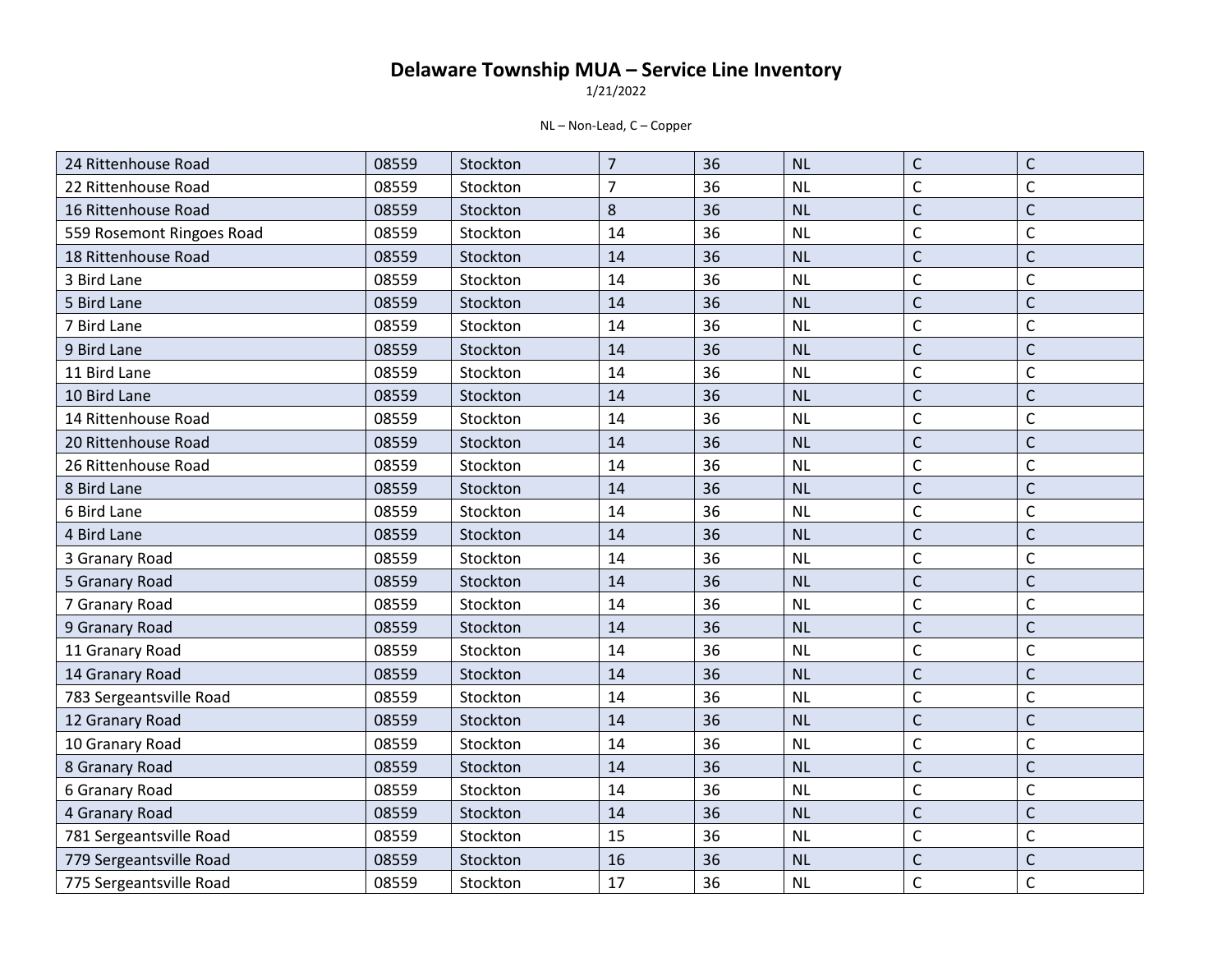1/21/2022

| 773 Sergeantsville Road              | 08559 | Stockton | 18 | 36 | <b>NL</b> | $\mathsf{C}$   | $\mathsf C$  |
|--------------------------------------|-------|----------|----|----|-----------|----------------|--------------|
| 771 Sergeantsville Road              | 08559 | Stockton | 19 | 36 | <b>NL</b> | $\mathsf{C}$   | $\mathsf{C}$ |
| 769 Sergeantsville Road              | 08559 | Stockton | 20 | 36 | <b>NL</b> | $\mathsf{C}$   | $\mathsf{C}$ |
| 767 Sergeantsville Road              | 08559 | Stockton | 21 | 36 | <b>NL</b> | $\mathsf{C}$   | $\mathsf C$  |
| 765 Sergeantsville Road              | 08559 | Stockton | 22 | 36 | <b>NL</b> | $\overline{C}$ | $\mathsf{C}$ |
| 763 Sergeantsville Road              | 08559 | Stockton | 23 | 36 | <b>NL</b> | $\mathsf C$    | $\mathsf C$  |
| 761 Sergeantsville Road              | 08559 | Stockton | 24 | 36 | NL        | $\mathsf{C}$   | $\mathsf{C}$ |
| 759 Sergeantsville Road              | 08559 | Stockton | 25 | 36 | <b>NL</b> | $\mathsf{C}$   | $\mathsf{C}$ |
| 757 Sergeantsville Road              | 08559 | Stockton | 26 | 36 | <b>NL</b> | $\mathsf{C}$   | $\mathsf{C}$ |
| 571 Rosemont Ringoes Road            | 08559 | Stockton | 28 | 36 | <b>NL</b> | $\mathsf{C}$   | $\mathsf{C}$ |
| 567 Rosemont Ringoes Road            | 08559 | Stockton | 29 | 36 | <b>NL</b> | $\mathsf{C}$   | $\mathsf{C}$ |
| 501 Rosemont Ringoes Road            | 08559 | Stockton | 20 | 39 | <b>NL</b> | $\mathsf{C}$   | $\mathsf{C}$ |
| 541 Rosemont Ringoes Road            | 08559 | Stockton | 21 | 39 | <b>NL</b> | $\mathsf{C}$   | $\mathsf{C}$ |
| 535 Rosemont Ringoes Road            | 08559 | Stockton | 21 | 39 | <b>NL</b> | $\mathsf C$    | $\mathsf C$  |
| 9 Rittenhouse Road                   | 08559 | Stockton | 21 | 39 | <b>NL</b> | $\mathsf{C}$   | $\mathsf C$  |
| 7 Rittenhouse Road                   | 08559 | Stockton | 21 | 39 | <b>NL</b> | $\mathsf{C}$   | $\mathsf{C}$ |
| 5 Rittenhouse Road                   | 08559 | Stockton | 21 | 39 | <b>NL</b> | $\mathsf{C}$   | $\mathsf{C}$ |
| 3 Rittenhouse Road                   | 08559 | Stockton | 21 | 39 | <b>NL</b> | $\mathsf{C}$   | $\mathsf C$  |
| 515 Rosemont Ringoes Road            | 08559 | Stockton | 24 | 39 | <b>NL</b> | $\overline{C}$ | $\mathsf{C}$ |
| 519 Rosemont Ringoes Road            | 08559 | Stockton | 24 | 39 | NL        | $\mathsf C$    | $\mathsf C$  |
| 1 Jurgensen Road                     | 08559 | Stockton | 24 | 39 | NL        | $\mathsf{C}$   | $\mathsf C$  |
| 3 Jurgensen Road                     | 08559 | Stockton | 24 | 39 | <b>NL</b> | $\mathsf{C}$   | $\mathsf C$  |
| 5 Jurgensen Road                     | 08559 | Stockton | 24 | 39 | <b>NL</b> | $\overline{C}$ | $\mathsf{C}$ |
| 7 Jurgensen Road                     | 08559 | Stockton | 24 | 39 | NL        | $\mathsf C$    | $\mathsf C$  |
| 9 Jurgensen Road                     | 08559 | Stockton | 24 | 39 | <b>NL</b> | $\mathsf{C}$   | $\mathsf{C}$ |
| 521-1, 521-2, 521-3 Rosemont Ringoes |       |          |    |    |           |                |              |
| Road                                 | 08559 | Stockton | 24 | 39 | <b>NL</b> | C              | $\mathsf{C}$ |
| 523-1, 523-2, 523-3 Rosemont Ringoes |       |          |    |    |           |                |              |
| Road                                 | 08559 | Stockton | 24 | 39 | <b>NL</b> | C              | $\mathsf{C}$ |
| 527 Rosemont Ringoes Road            | 08559 | Stockton | 24 | 39 | <b>NL</b> | $\mathsf{C}$   | $\mathsf{C}$ |
| 525 Rosemont Ringoes Road            | 08559 | Stockton | 24 | 39 | <b>NL</b> | $\mathsf{C}$   | $\mathsf C$  |
| 2 Jurgensen Road                     | 08559 | Stockton | 24 | 39 | <b>NL</b> | $\mathsf{C}$   | $\mathsf{C}$ |